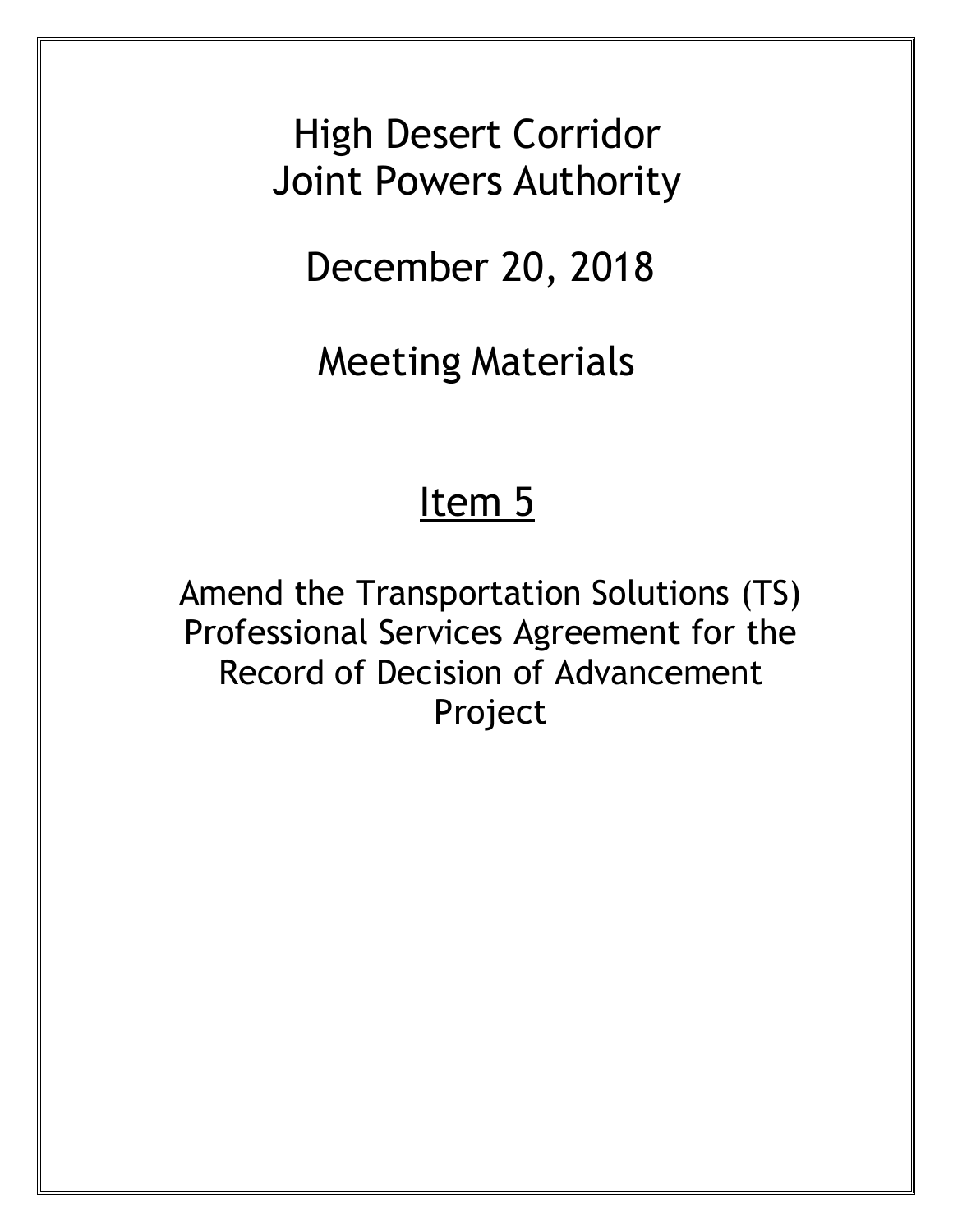

# High Desert Corridor



## Joint Powers Authority

## **E-220 HIGH DESERT CORRIDOR**

Date: December 20, 2018

Subject: Consulting Services for the High Desert Corridor Joint Powers Authority

Recommended Action: Amend the Transportation Solutions (TS) Professional Services Agreement for the Record of Decision Advancement Project for an amount not to exceed \$465,000.

Background

On September 28, 2017, the High Desert Corridor Joint Powers Authority entered into Amendment No. 4 with Transportation Solutions for a Professional Services Agreement for Rail Connector Implementation Study with Consultant for the purpose of obtaining the services of Consultant to prepare information needed for the implementation of a P3 (Private-Public Partnership) in the right-of-way cleared by the HDC EIS/R and layout a path forward to expedite the Rail Connector.

Transportation Solutions has been on contract with the High Desert Corridor Joint Powers Authority providing consulting services in the areas of assisting with identifying a path forward to expedite the rail portion of the project.

On September 13, 2018, the High Desert Corridor Joint Powers Authority held a workshop to hear from various stakeholders, discuss funding opportunities and challenges, further explore alternatives for east-west mobility, and provide direction to staff on how to proceed moving forward. Board Members expressed interest in moving forward on the rail component of the project.

On September 18, 2018, Brightline Trains, LLC (Brightline), the nation's only privately owned, operated and maintained express intercity passenger rail system, announced its agreement to acquire DesertXpress Enterprises, LLC, the company behind the XpressWest passenger rail project (the Project). Brightline will take over the development, construction and operation of the Project and work with federal and local transportation officials to connect Las Vegas with Victorville, California, with plans to expand into the Los Angeles area. Brightline announced that construction is expected to begin in 2019, with initial service expected to begin in 2022. Currently, Brightline is in the process of updating their environmental documents by XpressWest.

Transportation Solutions will work to obtain a final Record of Decision (ROD) from the Federal Railroad Administration. The ROD is a precondition to acquiring right of way parcels for the High Desert Corridor Joint Powers Authority rail portion of the project. Simultaneously, Brightline will be updating the environmental documents previously prepared by XpressWest. The High Desert Corridor Joint Powers Authority, assisted by Transportation Solutions, will work to ensure that our submissions are consistent with Brightline's to avoid the need for any future re-submission to the Federal Railroad Administration on the part of the High Desert Corridor Joint Powers Authority.

### **BOARD OF DIRECTORS**

**Robert A. Lovingood** Supervisor, San Bernardino County First District (Chairman)

Kathryn Barger Supervisor, Los Angeles County Fifth District (Vice-Chair)

Rai Malhi Council Member, City of Lancaster

Mayor Pro Tem, Town of Apple Valley

**Scott Nassif** 

Vacant City of Palmdale

City of Adelanto

Vacant

**Dave Perry** Los Angeles County

Vacant City of Victorville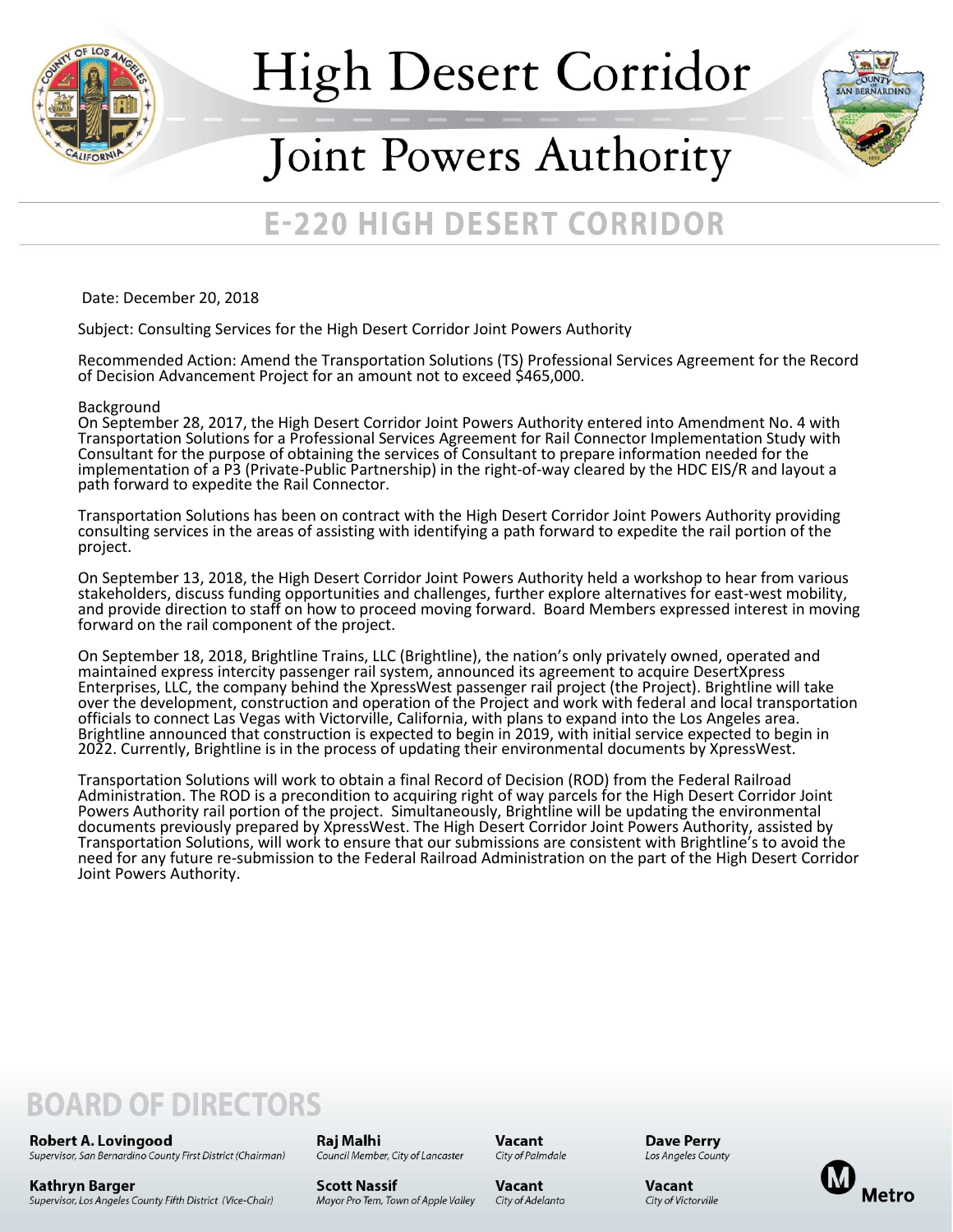This Amendment No. 5 ("Amendment") to the Professional Services Agreement for Rail Connector Implementation Study, dated as of January 1, 2019 is made and entered into by and between the High Desert Corridor Joint Powers Authority ("JPA") and Transportation Solutions ("Consultant").

#### **I. Background**

On September 28, 2017, the JPA entered into Amendment No. 4 to the Professional Services Agreement for Rail Connector Implementation Study with Consultant for the purpose of obtaining the services of Consultant to prepare information needed for the implementation of a P3 (Private-Public Partnership) in the right-of-way cleared by the HDC EIS/R and layout a path forward to expedite the Rail Connector.

#### **II. Previous Term of Agreement**

Section III of Amendment No. 4 to the Agreement provided that the Term of the Agreement period was to commence upon issuance of a written Notice to Proceed issued by the JPA, and was to continue in full force and effect through December 31, 2018, or upon completion of the final Transportation Solutions interim report, whichever is sooner.

#### **III. Prior Extension of Term of Agreement**

As a result of the previous Rail Ridership and Revenue Study, the Metro Tolling Study, and the Board's desire to expedite the Rail Connector, the Parties have agreed in Amendment No. 5 to extend the Term of the Agreement to December 31, 2019, or upon completion of the final Transportation Solutions report, whichever is first.

#### **IV. Scope of Work**

Paragraph V of the original Agreement contained a Scope of Work. Paragraph V of the original Agreement is hereby amended and will supplement the existing Scope of Work with the attached Scope of Work.

#### **V. Compensation and Invoicing**

Paragraph VI of the original Agreement set forth the compensation and invoicing for the original Scope of Work. Paragraph VI is hereby amended to add the following:

The method of payment for the expanded Scope of Work set forth in this Amendment will be based on a total sum. The total not to exceed price paid to Consultant will be \$465,000 which shall include all Work and deliverables of Consultant's work. In addition, Consultant will also be authorized to subcontract for Financial, Legal, and Engineering upon approval of the JPA staff coordinator. Progress payments may be made monthly in arrears based on the percentage of Work completed by Consultant or subcontractors. Consultant shall submit progress reports with its invoices.

Payments to Consultant shall be made within sixty (60) calendar days after receipt and approval by the JPA.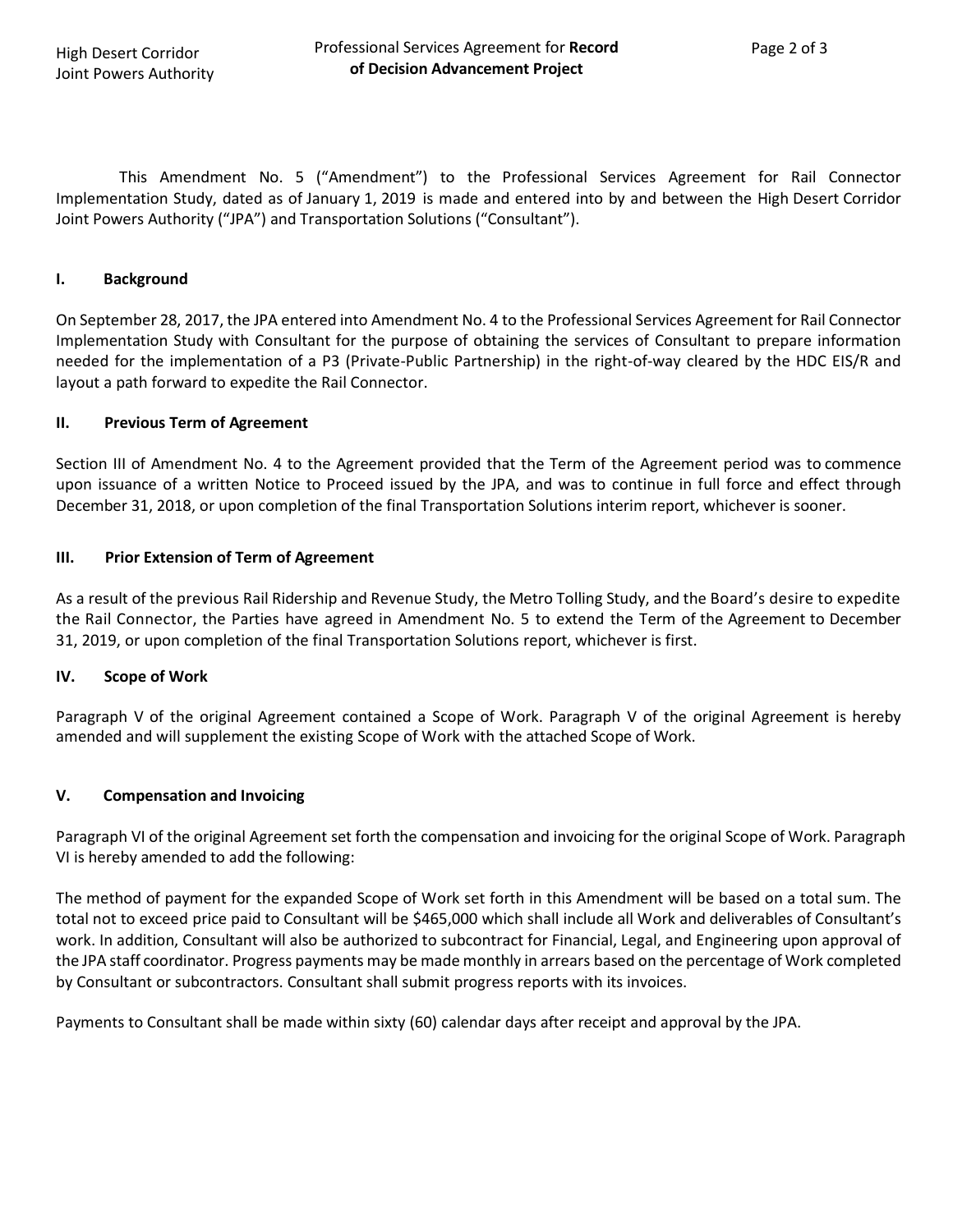#### **VI. Other Terms of the Agreement**

All other terms of the Agreement remain in full force and effect.

**IN WITNESS WHEREOF,** the High Desert Corridor Joint Powers Authority ("JPA") and Transportation Solutions ("Consultant") have each caused this Amendment to be subscribed by its respective duly authorized officers, on its behalf.

**JOINT POWERS AUTHORITY**

#### **HIGH DESERT CORRIDOR TRANSPORTATION SOLUTIONS**

Robert A. Lovingood, Chairman Neil C. Peterson

Dated: Dated: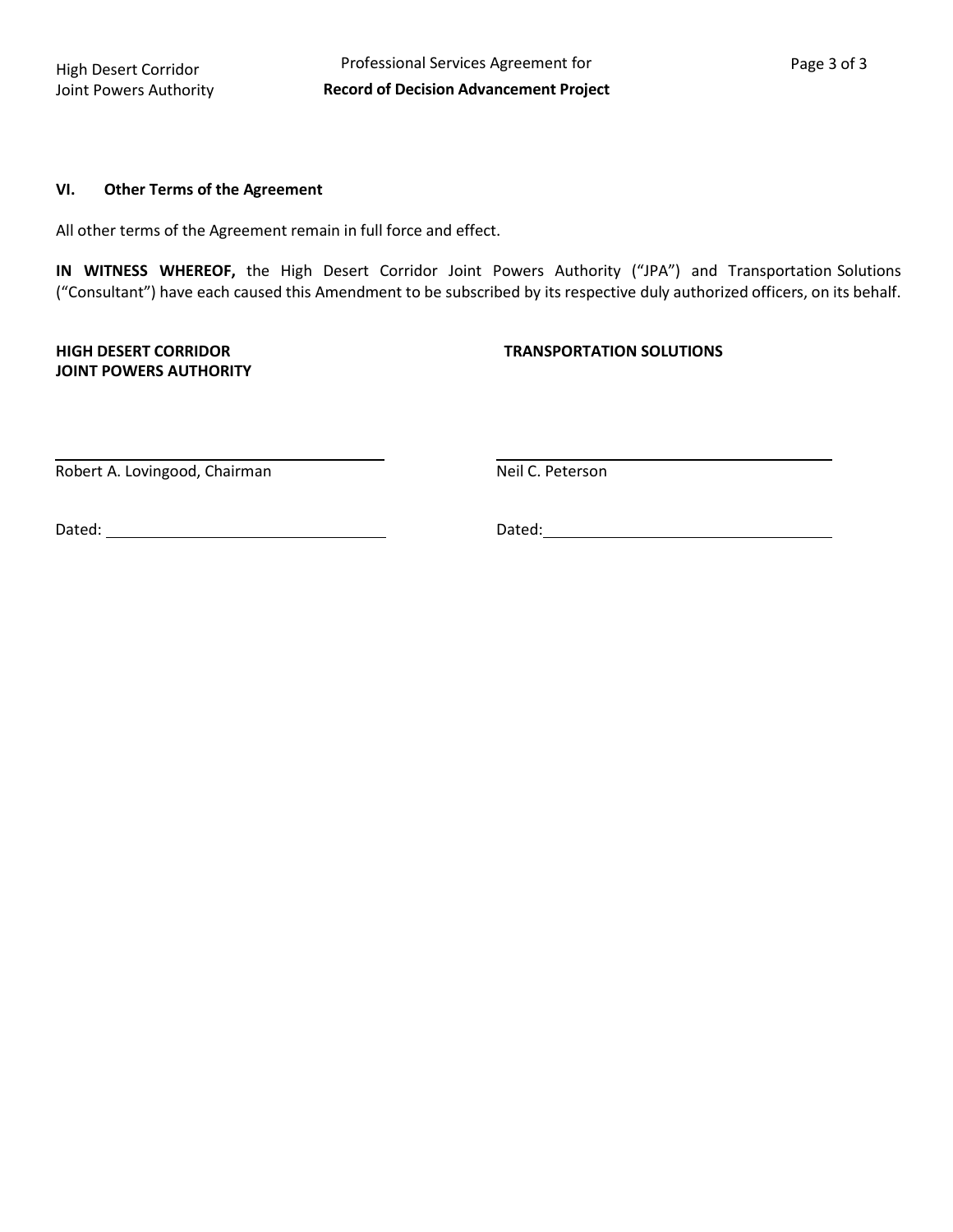Set forth below are tasks, schedule and deliverables for Scope of Work authorized under this Agreement, as amended effective January 1, 2019.

Tasks and Deliverables – January 1, 2019 – December 31, 2019

Set forth below are the tasks, schedules and deliverable for the Scope of Work authorized under Amendment No. 5 effective as of January 1, 2019 to the Professional Services Agreement by and between the High Desert Corridor Joint Powers Authority ("JPA") and Transportation Solutions ("Consultant").

Obtain Record of Decision (ROD) from Federal Railroad Administration (FRA).

Undertake work required to obtain a final Record of Decision (ROD) from the Federal Railroad Administration (FRA) required by federal law. The ROD is a precondition to acquiring fee interest in right of way parcels for the rail portion of the Corridor. During the same period, Brightline will be updating the environmental documents previously prepared by XpressWest. Consultant will work to ensure that the Corridor's submissions are consistent with Brightline's to avoid the need for any future re-submission.

1.1. Consultations with Brightline's engineers and environmental consultants (TS, Venable, AECOM, Circlepoint and JPA Staff).

1.2. Meetings and communications with FRA staff to confirm process and timing for obtaining the ROD, including scope of work products to be submitted, as well as meetings with FRA once draft has been submitted (TS and Venable).

1.3. Undertake re-evaluation analysis and draft ROD for FRA approval, including:

1.3.1. Technical drawings of changed features (AECOM);

1.3.2. Legal guidance (Venable);

1.3.3. Analysis of environmental impacts of changes (Circlepoint);

1.3.4. Preparation and review of draft ROD (Circlepoint, Venable and TS).

1.4. Coordination with JPA Staff and briefing of JPA Board (TS, JPA Staff).

1.5. Work in detail with engineering and planning departments of the City of Palmdale, City of Victorville, and City of Adelanto on alignment (TS, AECOM, JPA Staff).

1.6. Coordination with the California High Speed Rail Authority (CHSRA), including continued review of Burbank to Palmdale (and Bakersfield to Palmdale) environmental process and its connection to the HDC rail project at Palmdale (TS, Aecom, Circlepoint, JPA Staff).

1.7. Coordinate with JPA staff to assist with addressing culturally and sensitive area concerns raised by Native American interests.

1.8. Progress Reports to Board, including presentations at Board Meetings (TS, JPA Staff).

Schedule: January 2019 - December 2019

Deliverables:

1. PowerPoint outline of each task and an in person or "GoToMeeting" presentation to HDC Staff Coordinator. Regularly